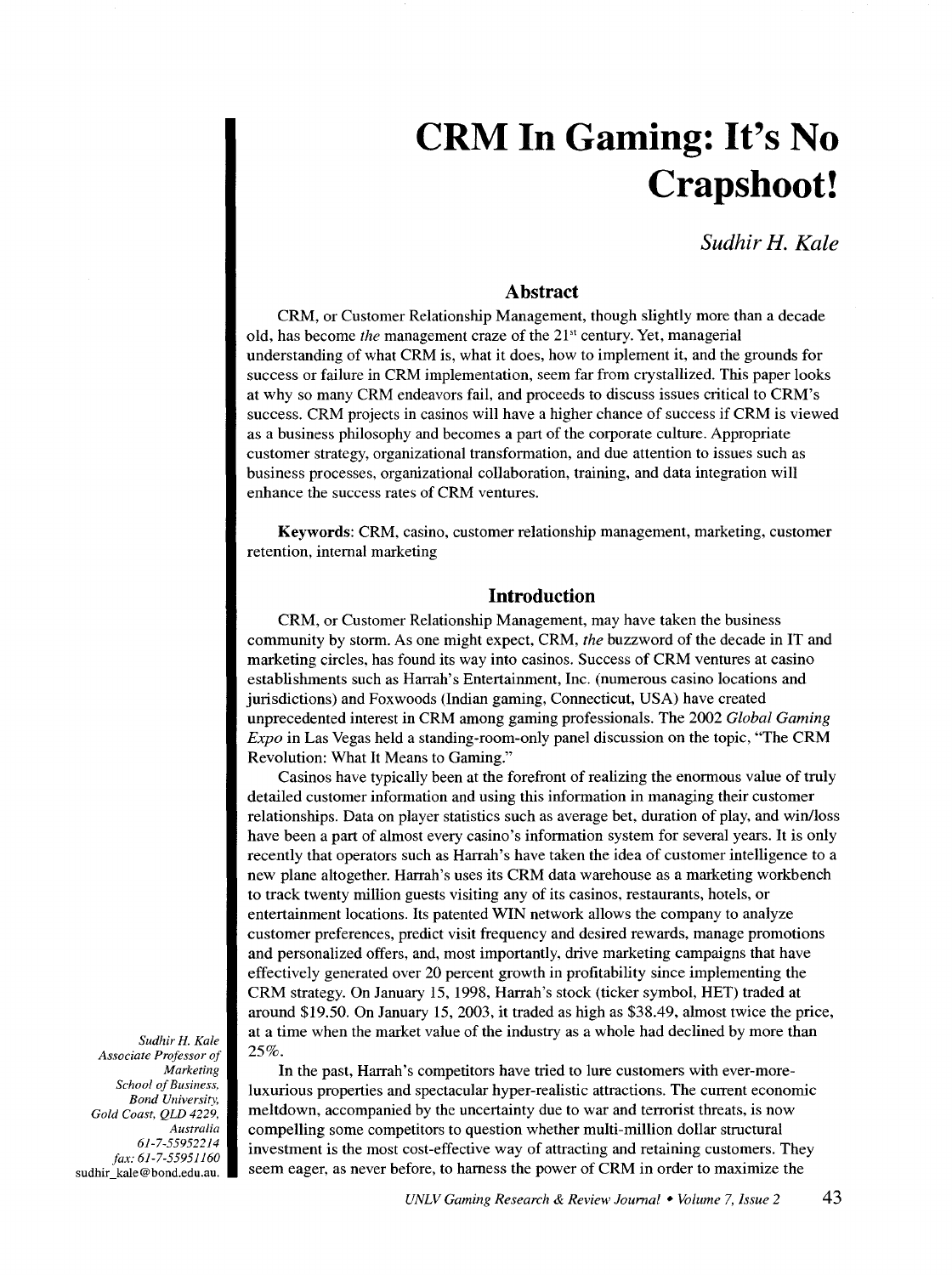return on their marketing dollars and to retain their best customers. Yet, many adopters of CRM are far from satisfied with the actual results of their foray into CRM. Nash (2001) reports that CRM technology got one of the lowest satisfaction scores in a recent survey by the consulting firm *Bain* & *Co.* Nineteen percent of the 245 senior managers polled actually dropped CRM projects compared to an average of 9 percent defection rate for the other management tools investigated in the survey.

This paper introduces the key facets of CRM and goes on to discuss the important factors accounting for both the success and failure of CRM ventures. It questions the implicit notion in the minds of many managers that CRM is all about technology. As we shall proceed to discuss, technology is one small, albeit vital, part of the CRM puzzle. A sound customer strategy, executive commitment across the board to CRM philosophy, customer-centric processes, appropriate metrics, dedicated internal marketing, and a thorough understanding of customer lifetime value are more important to CRM success than technology.

#### **What is CRM?**

CRM stands for *customer relationship management.* Pancucci (2002) observes that there are a number of definitions of CRM, even taking the discipline into the realms of social science where the psychology, socio-economic status, and the behavior patterns of groups of people are seen as crucial influences on buying decisions. CRM has often been defined as the holistic process of identifying, attracting, differentiating, and retaining customers (Strauss and Frost, 2001). In reality, CRM is more than a process. It incorporates an organizational focus on the behavior of, and communication with, the customer. It includes the harnessing of technology for mining data related to customer preferences and behaviors; it is the use of these data to design

business processes that enhance efficiency and effectiveness. Above all, CRM is a commitment to simultaneously boost customer satisfaction and shareholder value by providing consistent, seamless, high-quality experiences for valued customers. In this regard, CRM is a direct outgrowth of the marketing concept (Grönroos, 1999).

Part of the fascination for CRM may lie in its homespun wisdom. The point of CRM is to scale up, albeit considerably,

what the comer store next to our house did at the time when I was a kid growing up in India, that is, to build a strong relationship based on intimate knowledge of each customer, leading to repeat business while turning "up-selling" and "great service" into synonyms. The comer store achieved these results with the proprietor's intuitive and experiential understanding of his business and his customers. He knew nearly everything about nearly everyone in the neighborhood—where you went to school, how many brothers and sisters you had, what your father's occupation was, and which brand of razor blades he used.

CRM is but the replication of this down-to-earth business strategy, with thousands, even millions of customers. Viewed this way, there is nothing revolutionary about CRM; it is the practice of good, old-fashioned marketing. Other names for CRM include oneto-one marketing, relationship marketing, real-time marketing, and customer intimacy (Peppers and Rogers, 2002). Regardless of the term used, the idea behind CRM is the same: establishing individual relationships with customers and treating different customers differently based on the information gathered on their preferences and spending patterns. Using technology and human resources, CRM provides companies with valuable insights into the behavior and value of their customers on an individual basis. It also provides businesses with the ability to consistently delight the best customers.

**CRM has often been defined as the holistic process of identifying, attracting, differentiating, and retaining customers.**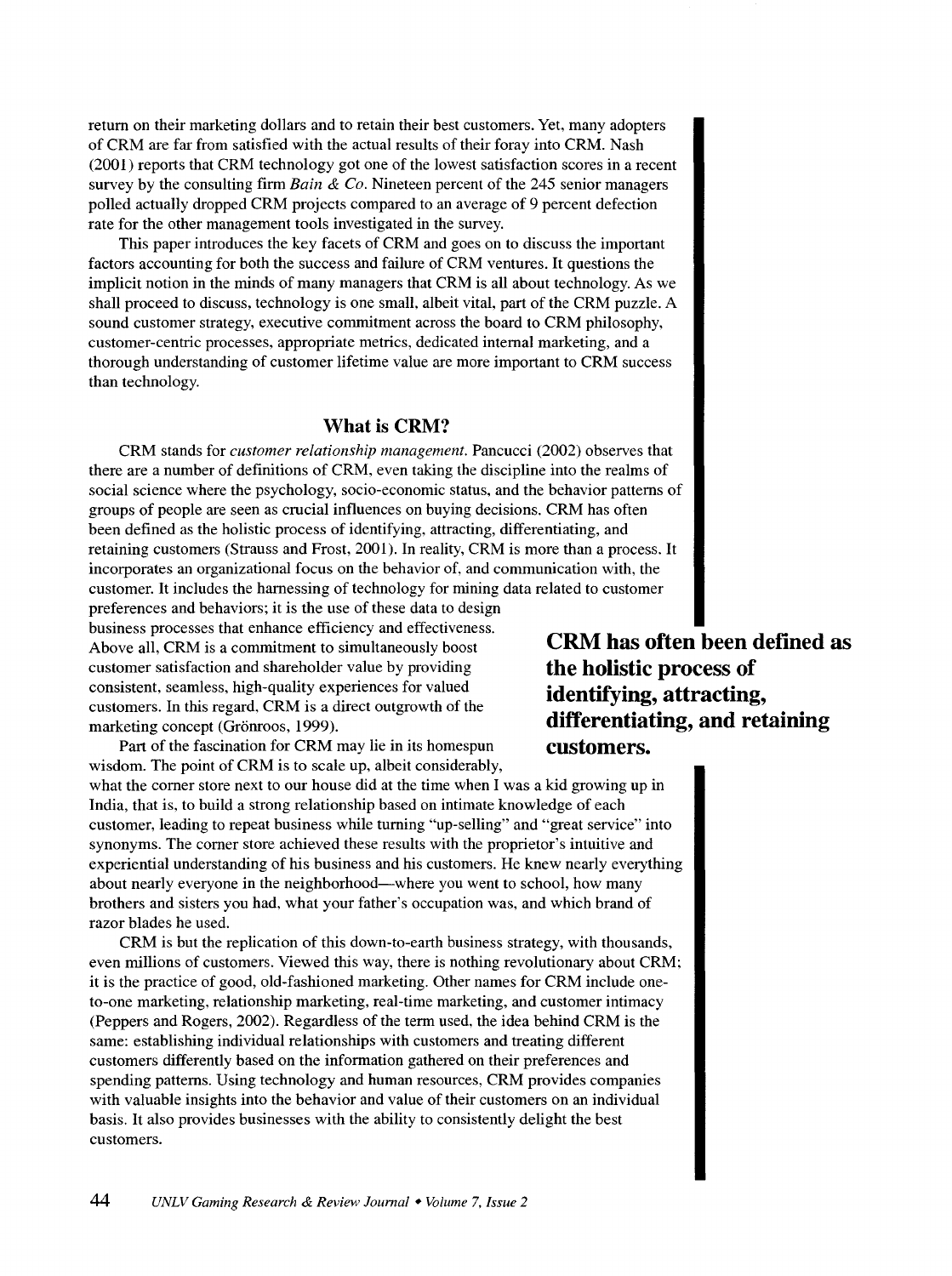#### **What Are the Objectives of Casino CRM?**

In general, CRM helps a casino in achieving one or more of the seven objectives listed below. We shall discuss each of these objectives using an appropriate illustration.

- 1. Providing better customer service through customization.
- 2. Coding (grading customers).
- 3. Routing (e.g., making call centers more efficient).
- 4. Targeting specific customers with appropriate offers and promotions.
- 5. Sharing customer information across the enterprise.
- 6. Improving cost management.
- 7. Increasing profitability (through grading, targeting, and retention).

*Customization of Customer Service: Mr. Moneybags is a local high roller at the* Hope Unlimited Casino (HUC) in Las Vegas. Moneybags likes to drink Corona beer with a dash of lime, and with one wedge of lime and one of lemon. Although simple to make, this drink is definitely not one of the standard offerings at any of the seven Hope Unlimited bars. Given Moneybags' high roller status, the CRM system used at HUC should be able to provide service staff at all seven bars with information on his favorite drink. This small piece of customization will go a long way to help Moneybags feel valued at HUC.

*Coding Customers:* Mr. Heck No is a wealthy Asian Player who visits several casinos all over the world. Mr. No visits the Down Under Casino (DUC) in Gold Coast, Australia about once a year with a bank of around \$50K. He plays Baccarat and bets an average of \$3,000 a hand, usually on the banker. Ms. Enit Ime is also a DUC customer. Enit is a local, and visits the casino at least twice a week. Her average bet on Baccarat is \$75, and she comes in with a bank of \$2,000 on each visit. Clearly, both Mr. No and Ms. lme are important customers. However, Heck No and Enit Ime fall under different segments and should be serviced differently. An appropriate CRM system would classify them into separate segments and gear its offerings to them accordingly.

*Routing Customers:* Mr. Moneybags spends around \$30K every year at HUC and his average bet at Blackjack is \$150. Another of HUC's customers is Ms. Penny Watcher. Penny visits the casino ten to twelve times in the course of a year and spends around \$75 on each trip. Clearly, Moneybags is a lot more important to HUC than Penny. Let's say they both call HUC to make a show booking at the same time. If enough reps are not available to answer both their calls right away, the call center at HUC should attend to Moneybags' call first while Penny listens to some soothing elevator music when on hold. The efficient CRM system at HUC instantaneously provides appropriate customer information whereby various callers are routed based on their importance to the organization.

*Targeting Customers:* Down Under Casino has an annual High-Roller Baccarat Tournament every July. The entry fee for the tournament is ten thousand dollars with a chance to win a first prize of \$500,000. It also holds a series of music concerts around four to six times a year for which several of its players are provided complimentary tickets. The CRM system at DUC should ensure that Mr. Heck No gets invited to the Baccarat Invitational and that Ms. Enit Ime gets invitations to all music concerts. Such targeting of various customers with the right promotional offers is a crucial function of DUC's CRM system.

*Sharing Customer Information:* Mr. Dork Eguy visits the Flaunt Eiffel Tower Casino (FETC) in Las Vegas once or twice every year. His stay each year averages one week and he has a credit line of \$50K with the casino. Eguy prefers quick and easy breakfast and therefore chooses to room on one of the two concierge floors where guests can have complimentary self-serve breakfast every morning. The CRM system in place at FETC should ideally be able to identify Eguy as a prized customer the moment he swipes his card through the breakfast lounge door. The lounge hostess should not have to ask Eguy for his room number or any other details that might make him feel undervalued. Instead, he should be greeted by name and escorted to his favorite table.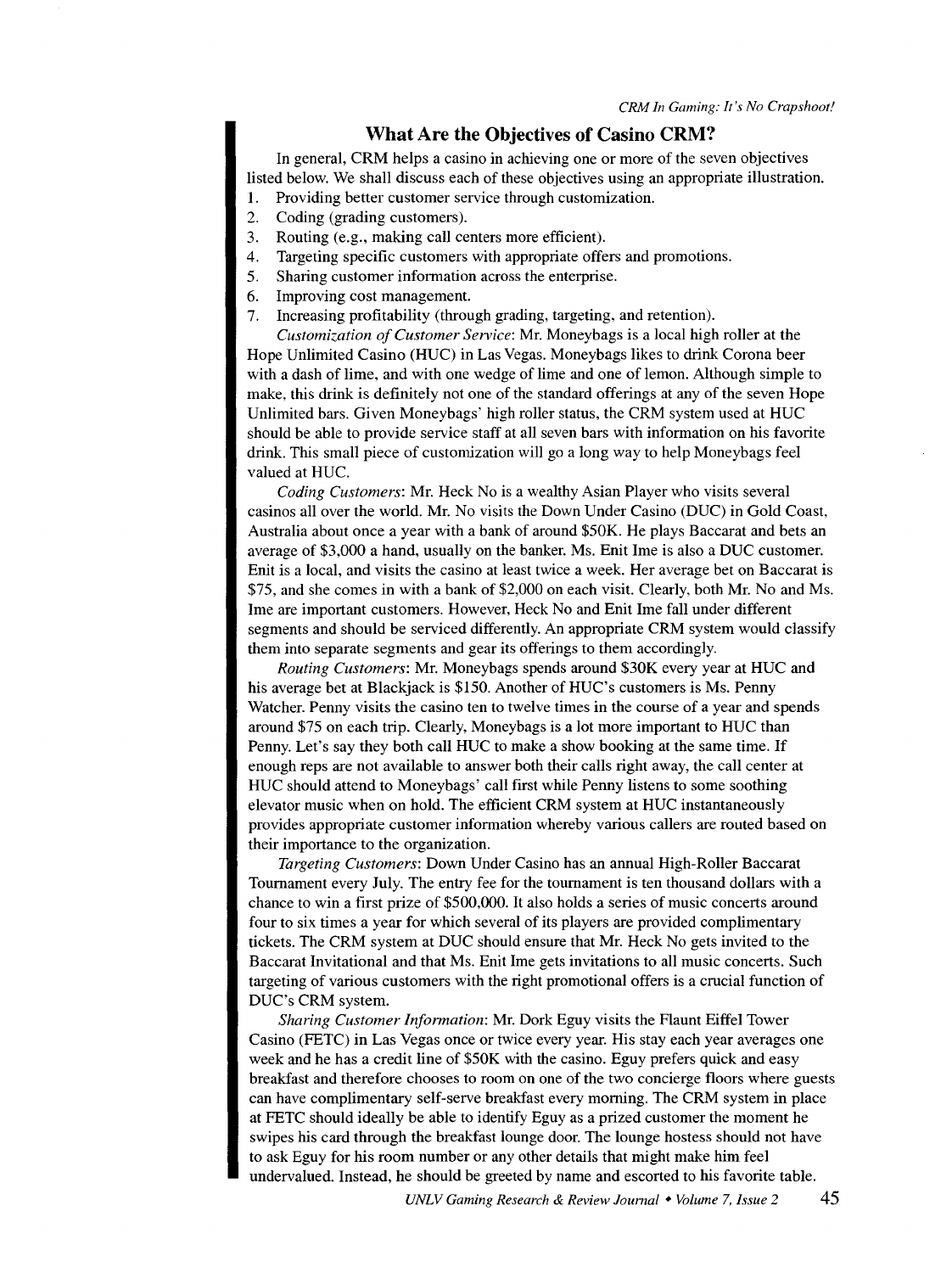*Improving Cost Management:* Les Brain is a Blackjack aficionado who likes to go casino hopping when in Las Vegas. Les stays for less than twenty minutes at any individual casino. He typically sits at a \$25 Blackjack table and plays four to five hands. If he is up by fifty dollars, he gets up, cashes in his chips and moves on to the next casino. If he loses a hundred dollars, he will move on as well. In a two-hour crawl, Les would visit about ten casinos on the strip. Les has collected quite a few players' club cards from the various casinos. When he returns to his hometown in Bayfield, Colorado,

barely a week passes by without Les getting direct mail from some casino or the other in Las Vegas. What the different casinos **There are two ways to justify an**  do not realize is that Les visits Las Vegas only about once every **investment in CRM—through** two years and plays for an extremely short while in any one casino. Sending him information on the various shows and **increased revenues and through**  promotions is squandering away scarce marketing dollars. A good **reduced costs.** 

CRM system should be able to sort customers so that incentives and promotions are not wasted on customers who do not deserve them or will not use them.

*Increasing Profitability:* Research conducted by the Gartner Group (2001) suggests a positive correlation between a company's CRM maturity and its profitability. There are two ways to justify an investment in CRM-through increased revenues and through reduced costs. A good CRM solution should ideally enhance the bottom line in both these ways. Effective CRM improves productivity levels, workplace environments, and customer retention, thus increasing revenues and cutting costs (Rembrandt, 2002). High customer retention means savings in acquisition costs for replacing customers who would otherwise be lost to competitors. Appropriate segmentation, precise targeting, and thorough understanding of customer lifetime value achieve high levels of customer retention. Effective CRM also results in savings in the cost of servicing customers. A good CRM system will accomplish these results without compromising customer service. It will inform casino operators that they should invest in the likes of customers we have already met, such as Mr. Moneybags, Ms. Enit Ime, and Mr. Dork Eguy. It will also guide direct mail campaigns such that only relevant materials and invitations are sent to these individuals, thereby minimizing the unnecessary wastage in direct mail campaigns and other similar programs.

#### **Building Blocks of CRM**

The Gartner Group has simplified understanding of the CRM implementation process by enumerating eight building blocks: vision, strategy, customer experience, organizational collaboration, CRM processes, CRM information, CRM technology, and CRM metrics. These building blocks have been depicted in Figure 1. The first two blocks provide direction for successful CRM whereas the remaining six deal with implementation aspects of CRM.

Like all successful undertakings, CRM begins with the right *vision.* What is vision? At its simplest level, vision is an answer to the question, "What do we want to create?" It is vision that ultimately translates into strategies and tactics, which enable an organization to become truly customer-centric. The right vision is a result of inspirational leadership based on sound value propositions for the customer. These propositions are unequivocally customer-oriented in nature, based on the unique needs and wants of each customer. Once value propositions have been identified, the company's offering or brand should personify them. Moreover, the company should ensure that the value propositions are effectively and forcefully communicated to customers. Nykamp and Eachem (2001) discuss two caveats when creating value propositions: (1) Do not look to add value for all customers; and (2) Create value, as the customers perceive it. Customer perceptions of value will differ by each segment, and this necessitates appropriate segmentation analysis.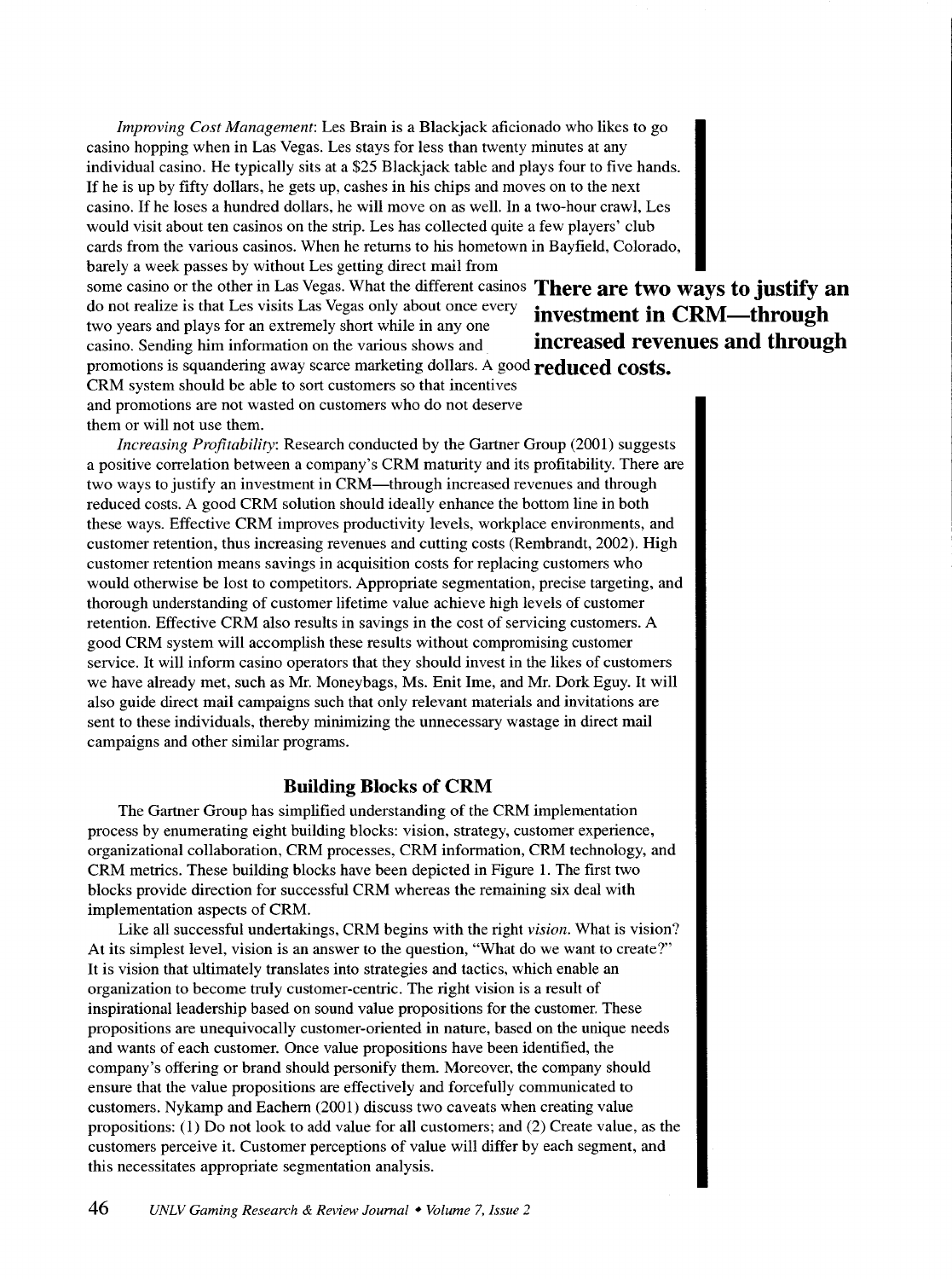**Direction** 

#### **Figure 1 CRM Building Blocks**

- 1. CRM Vision: Leadership, Market Position, Value Proposition )
- 2. CRM Strategies: Objectives, Market Segments, Effective Interactions
- 3. Valued Customer Experience
- 4. Organizational Collaboration
- 5. CRM Processes
- 5. CRM Processes<br>6. CRM Information
- 7. CRM Technology
- 8. CRM Metrics

Source: The Gartner Group, 2001

CRM *strategy* involves translating customer requirements into an asset through effective delivery of the value propositions. The strategy should specify objectives, segments, and customers, as well as indicate how organizational resources will be deployed in customer interactions. At its best, CRM is a business strategy that gives companies the means to fully understand their consumers' needs, desires and expectations across several lines of businesses and at every point of customer interaction (Meza, 1998).

Providing a consistent and valued customer *experience* means ensuring that the

**At its best, CRM is a business strategy that gives companies the means to fully understand their consumers' needs, desires and expectations.** 

value propositions offered, do, in fact, have value for the customer and that they are consistently delivered so as to enable a company to attain its desired market position. Pine and Gilmore (2000) argue that mass offering one's products and processes does not cut it in today's increasingly turbulent competitive environment. Instead, companies must mass customize their offerings to make them more relevant to the wants and needs of individual customers. Furthermore, the quality of customer experience should not vary at the various contact points (hotel reception, at a Blackjack table,

valet parking, concierge, etc).

No CRM strategy can succeed without a high level of *organizational collaboration.*  Silos such as operations and marketing, slots and table games, and hotel and casino have no place in a CRM setup. The key to successful CRM is transforming a company's culture, its structures, and the behaviors of its employees to the effect that the promised value propositions are seamlessly delivered. Appointing a program manager with the right skills to manage the program, including management of stakeholders, benefits, issue and risk management, and change management, aids in organizational collaboration. Also useful is setting up a cross-functional steering group or change management group to build the consensus for implementing the required change. A shared vision goes a long way in establishing organization-wide collaboration. The building block of *processes* deals with managing customer life cycles and procedures relative to a company's internal analysis, planning, and knowledge

management. Improving processes that customers care about has a marked effect on the bottom line. The *Insight Technology*  **The backbone of CRM is**  $Group$  reviewed over 2,700 CRM initiatives to assess their information. success or failure. It found a clear trend emerging in the relationship between the maturity level of a company's CRM

> $\frac{20}{\text{C}}$ processes and the types of CRM systems that company is able to implement (Dickie, 2002). In other words, a company's maturity level in processes often dictates the level of CRM technology it can successfully absorb.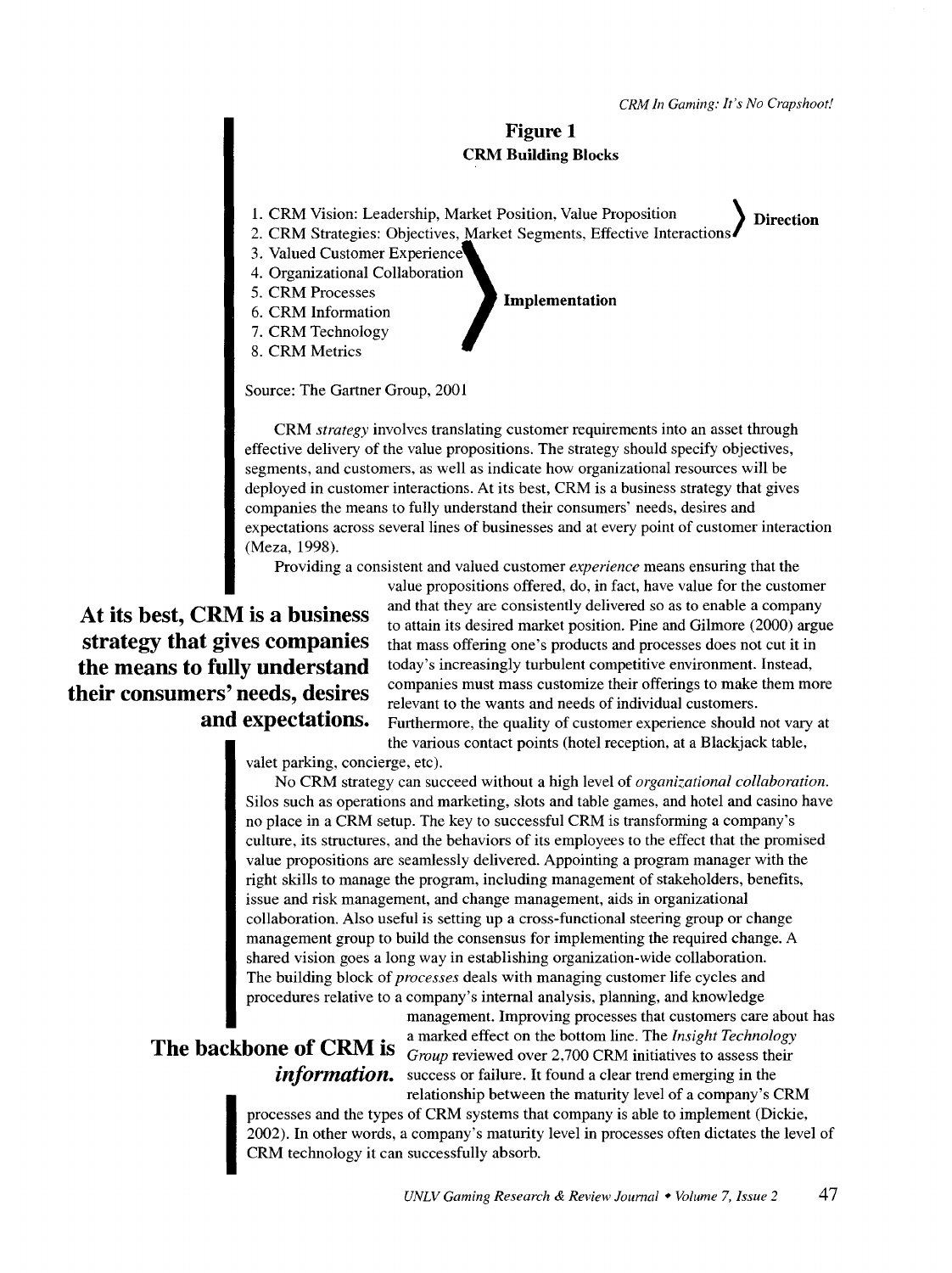The backbone of CRM is *infonnation.* Quality data are gathered in a timely manner and used to make wise decisions about business processes. One of the most important aspects of CRM architecture is the customer data model. The customer data model largely determines customer-centricity of the product. Getting the information in the hands of the right people, i.e., the employees who need it, at the right time, is also vital to CRM's success.

*Technology* facilitates the CRM process: It involves leveraging of data, information, customer-facing applications, and the supporting IT infrastructure to enable CRM to work as intended. Recall that appropriate CRM technology is a function of the CRM processes in place. It is important to pick the level of CRM technology the organization can successfully absorb today. Dickie (2002) suggests making "crawl, walk, run, and sprint" the mantra for CRM technology evolution in order to significantly improve CRM success rates.

British physicist Lord Kelvin once observed, "When you can measure what you are speaking about, and express it in numbers, you know something about it!" Putting in place

appropriate internal and external *metrics* enables monitoring the success or failure of a CRM program. Metrics, when judiciously chosen, alert a company to deviations from

key elements of a value proposition and also help uncover areas of over-delivery. Strauss and Frost (2000) list a series of metrics used by CRM professionals to evaluate the effectiveness of their efforts. These include: lifetime value (LTV), average order value (which may translate into length of play and average bet in the case of a casino), recency, frequency, monetary analysis (RFM) to identify high value customers, average annual sales growth (or patron spend) for repeat customers over time, new customer acquisition cost, current customer retention cost, share of customer spending (proportion of revenues from high value customers as compared to low-value customers), percentage of customer retention, rate of customer recovery, and referral revenue. All these metrics primarily serve to identify loyal customers and evaluate their worth to the firm. A casino can use each of these metrics in assessing the success of its CRM project.

It is crucial that aspirant firms keen to board the CRM bandwagon understand why CRM projects usually falter. Evidence accumulated thus far suggests that technology is seldom the culprit; the blame is often distributed across the choice of customer strategy, business processes, and inability of CRM to translate consumer data into consumer knowledge that elevates the service experience of valued customers.

#### **Key Reasons for CRM Failure**

It is estimated that \$61 billion will be spent on CRM this year. Technology consultant *Gartner Group* estimates that a whopping 60 percent of CRM-related projects will fail (Banham, 2002). The main reasons for failure cited by Rigby, Reichheld, and Schefter (2002) in a recent *Harvard Business Review (HBR)* article are: (1) Implementing CRM before creating a customer strategy, (2) Rolling out CRM before making the requisite organizational transformation, (3) Assuming that more CRM technology is better, and (4) Stalking instead of wooing customers.

*Customer Strategy:* The right customer strategy is a prerequisite for any CRM program to succeed. The *HBR* article cited above suggests asking the following question to assess whether a customer strategy is in place, "What can we do next week to build customer relationships without spending a cent on technology?" In other words, the secret to designing the right customer strategy involves a thorough understanding of traditional customer acquisition and retention strategies. These strategies, in tum, are based on sound segmentation analysis designed to achieve specific goals. Suitable segmentation will clarify appropriate responses in terms of growing profitable

**It is crucial that aspirant firms keen to board the CRM bandwagon understand why CRM projects usually falter.**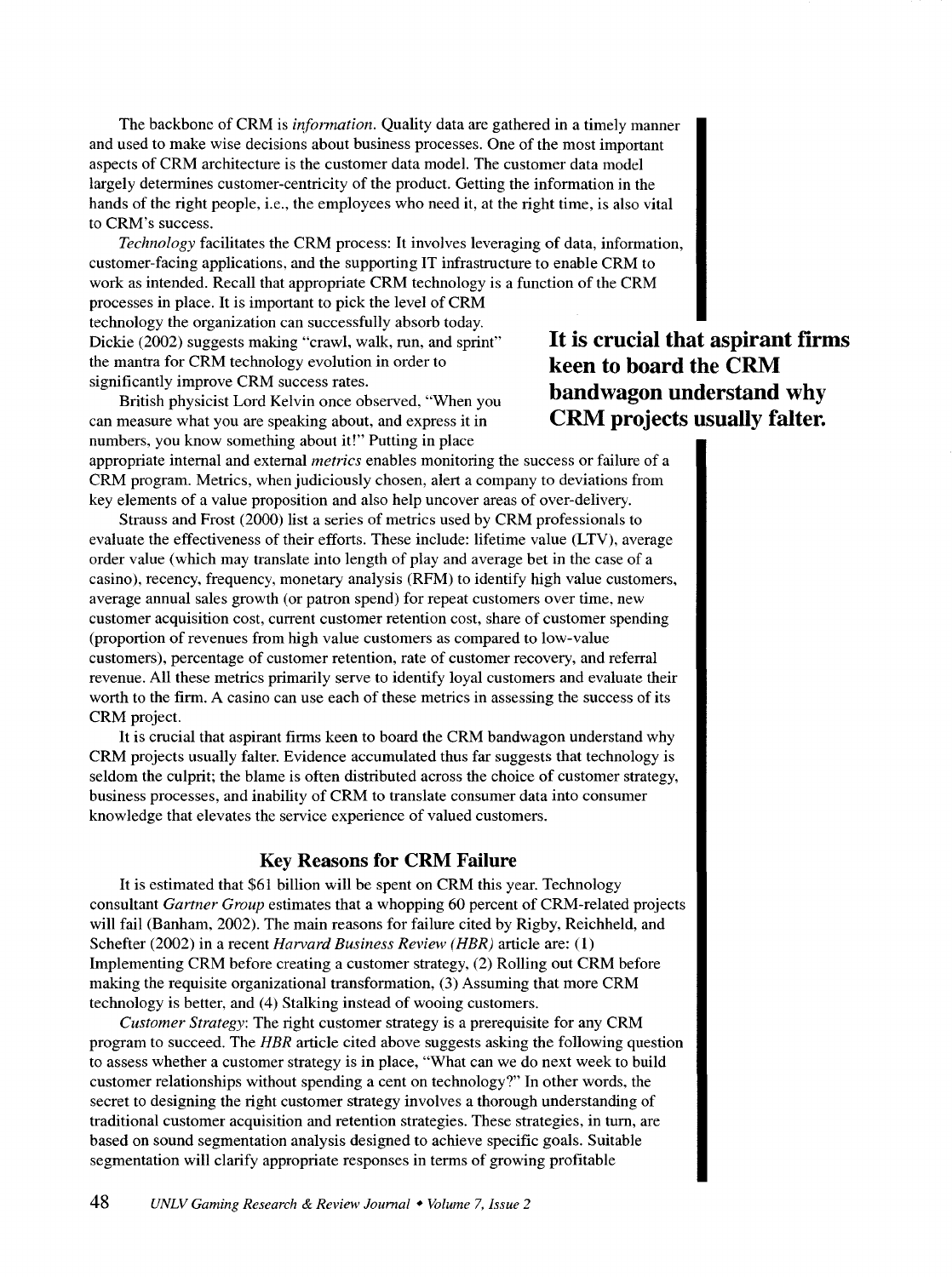#### *CRM In Gaming: It's No Crapshoot!*

relationships, cutting costs in dealing with low-margin segments, and divesting from unattractive segments. Segmentation has been further discussed in this paper under lifetime value (LTV) analysis.

*Organizational Transformation to Precede CRM:* Investing in a CRM program is not going to make a non-marketing driven organization customer-focused overnight. Rigby, *et at.* (2002) suggest that job descriptions, performance measures, compensation systems, and training programs all need to be made customer-centric before any investment is made in CRM technology. Research conducted by the authors on CRM failures suggests that "lack of adequate change management" was the primary cause of failure in 87% of the cases investigated. The findings of this research suggest that without a true customer-centric, outside-in corporate culture in place, the best CRM software is doomed to fail.

*More Technology Is Not Necessarily Better:* CRM does not have to be heavily technology-intensive. Putting customer strategy first allows companies to make wise decisions about where software technology can help and where low-tech solutions make more sense. Successful implementation of the CRM concept can be seen at all points of the technology spectrum: from low, to medium, to high. In arriving at an answer to where a casino should fall on the CRM technology spectrum, available solutions ranging from low-tech to high-tech need to be sequentially explored bearing in mind the casino's level of CRM process maturity. By vetting the lower-tech alternatives first, companies can cut down significantly on their projected capital expenses and invest the savings in change management programs or innovative customer initiatives.

*Wooing, Not Stalking, Customers:* If your best customers were made aware that you will be spending a hundred million dollars to ensure their loyalty to your casino, how would they advise you? Would they want more cash back on their slots play or would they rather be invited to your New Year's Eve Ball and other functions? Or, would they prefer that you bombard them with more communication through mail, e-mail, and SMS? Not likely! You may want to forge deeper relationships with your junket segment, but is the sentiment mutual? Trying to deepen relationships with disinterested customers will undoubtedly result in your customers perceiving you as a stalker, thus turning former profitable customers into vocal critics. Simple market research as to the preferred frequency as well as medium of communication on the part of various segments will ensure that you woo, not stalk, your customers.

Other major reasons for failure of CRM projects include lack of adequate communication and integration problems. Lack of communication between everyone in the customer relationship chain leads to an incomplete and fragmented picture of the customer. Poor communication often also leads to technology being implemented without proper support or buy-in from users.

*Info World* (2002) recently featured an article on frustrated CRM users who are now realizing that integration holds the key to unlocking CRM's true potential, but finding the journey quite arduous. Typically, heaps of ever-changing customer data inhabit various places: from the multiplicity of CRM applications themselves to ERP implementations, back-office databases, and legacy systems. For CRM to do its job well, information from all of these systems should work in tandem rather than at odds with each other. Harrah's, for example, has integrated customer information from all of its properties into the CRM system. A customer service agent in New Jersey can pull up information on a visitor who normally patronizes the casino in Las Vegas within twenty seconds of scanning the customer's Players' Card (Chen, 2001). When it comes to integration, it behooves us to remember what T. S. Eliot said, "Hell is a place where nothing connects with nothing."

#### **Keys to CRM Success**

Whether CRM succeeds or fails depends a lot on asking the right questions, getting objective and unbiased answers to each of these questions, and ensuring buy-in of the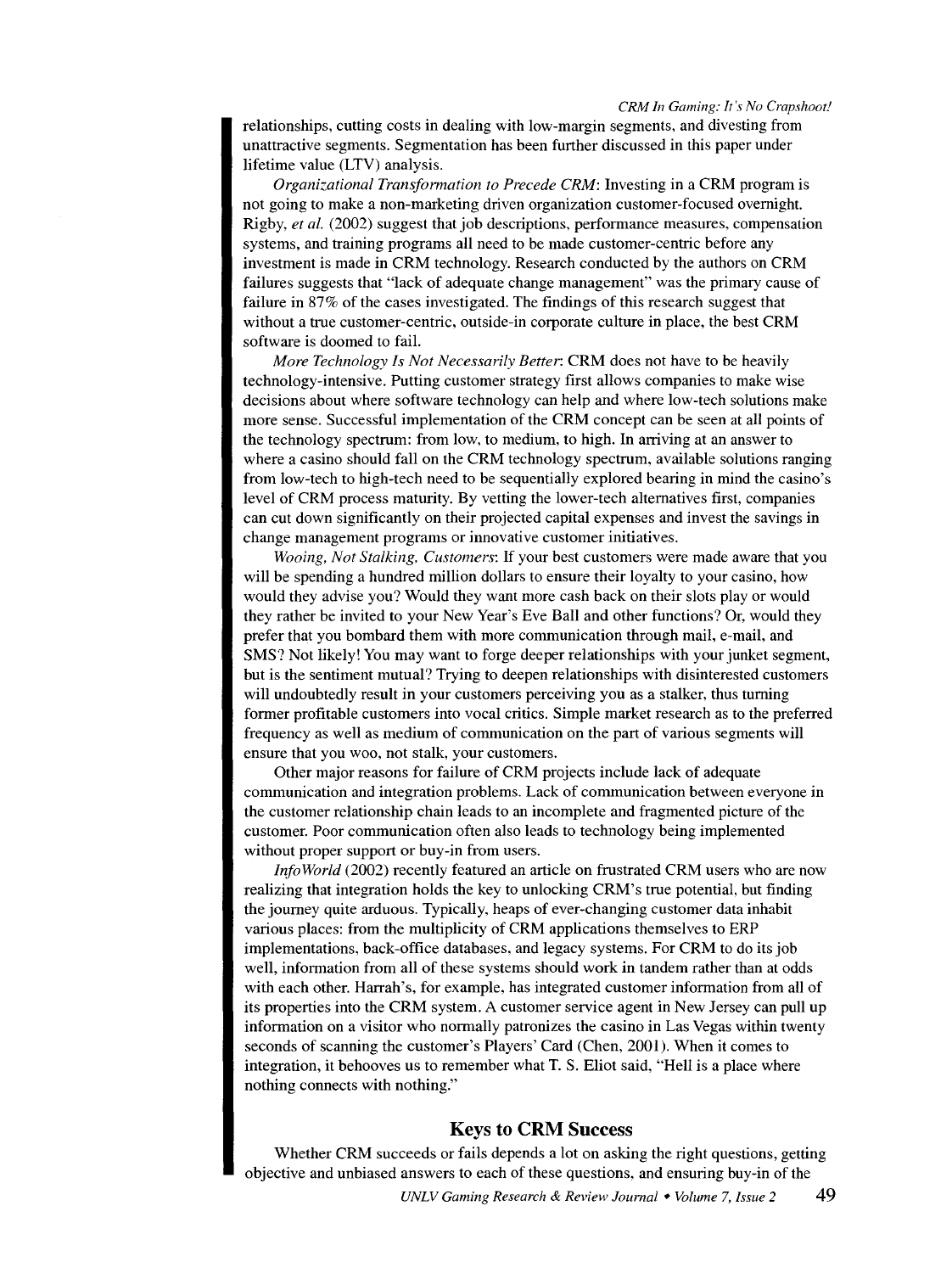CRM project at all levels in an organization. Ten bases need to be covered in ensuring successful CRM outcomes (Murtha and Foley, 2001).

1. *Get executive buy-in* 

A CRM roadmap effort without senior-level sponsorship and with little cross-unit influence never succeeds. Without a drive from the very top, there will not be many supporters of the CRM project at middle- and lower-management levels. Can anyone imagine Harrah's CRM bet paying off without total buy-in from the likes of top officials and executives, such as Gary Loveman and Phil Sartre?

2. *Determine why and where CRM is needed* 

Will CRM applications actually cause or facilitate the formation of meaningful and profitable relationships between the casino and its customer base? The answer to this question will evolve from an in-depth needs analysis. A situational analysis of the company's current value propositions, customer segments, and ROI objectives should pinpoint areas and processes most likely to benefit from the CRM thrust.

3. *Define objectives* 

Like any business project, clear unambiguous objectives should be set at the start of a CRM program. Sound objectives are grounded in a solid understanding of the future direction an organization desires to pursue. Appropriate objectives are a product of thorough situational analysis. CRM objectives should always be stated in measurable terms.

4. *Set measurable goals* 

Measurable goals represent achievable milestones tied to short- and medium-term time frames. The goals need to incorporate customer-

centric as well as operational targets (e.g., level of customer satisfaction *and* increase in customer spending). Small, measurable goals are preferable to grand, nebulous ones.

## **Training is usually the most under-budgeted area in CRM: implementation.**

5. *Take an incremental approach*  It may not be possible, nor desirable, to automate all CRM

functions at once. It makes more sense to pick a small functional area (call center) or a business unit (table games) to spearhead the CRM program. The incremental changes made at the start of the CRM program should tie into the overall business strategy.

6. *Build and train the right teams* 

Training is usually the most under-budgeted area in CRM implementation. Very often, companies forget that ultimately it is people who implement the CRM initiative. In a recent survey conducted by *crmindustry.com,* the researchers found that 63.2 percent of the companies surveyed did not have a formal training program in place to help gain employee acceptance and usage of CRM applications, but only 11.8% of companies reported this as their biggest internal challenge *(crmindustry.com,* 2001). Without adequate acculturation and training, it is hard for those responsible for making CRM happen to take appropriate ownership of the program. No amount of money invested in CRM architecture and software will in itself ensure success of the project. Ongoing training at every level is needed to ensure that the organizational change so essential to CRM is achieved and sustained. Barton Goldenberg, President of *ISM* and a noted CRM expert, has concluded, "When CRM projects stall, they usually do so because of the people involved" (Breidenbach, 2000).

7. *Manage and sell change internally* 

CRM experts Kevin Murtha and Joe Foley (2001) observe," ... If you don't experience change, you are not going about CRM the right way." Proactive change management is by far the biggest component of CRM success. Effective change management involves a focused internal marketing initiative: selling the vision of change before it is made to happen.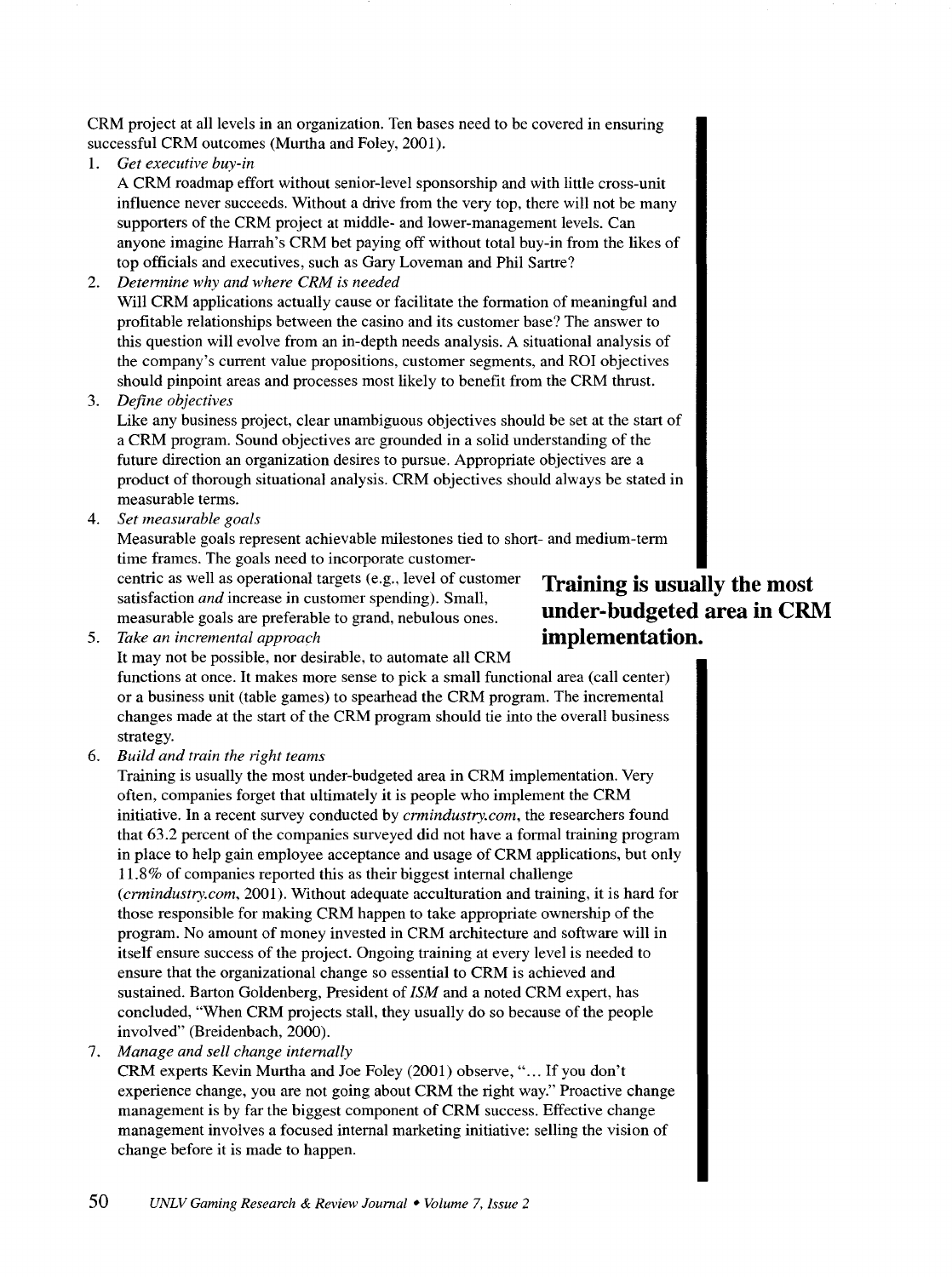ERM<br>
8. Have an outside marketing person monitor the program<br>
Triumphant CRM outcomes demand total attention to the<br>
everyone involved: marketing, IT, finance, and HR. With<br>
demands of the project, some exec<br> **arketing exp** Triumphant CRM outcomes demand total attention to the project on the part of everyone involved: marketing, IT, finance, and HR. With the arduous ownership

## **Having a marketing expert on the outside looking in will ensure that the CRM project is headed toward the outcome it was intended.**

demands of the project, some executives are bound to feel overworked and overwhelmed during the course of CRM implementation. Solutions, processes, and metrics may, as a result, tum out to be less than totally customer-centric. Having a marketing expert on the outside looking in will ensure that the CRM project is headed toward the outcome it was intended. The external marketing expert's primary job is asking the appropriate questions at every stage of the implementation process, and ensuring that there exists

consensus among the relevant constituencies with regard to the answers received.

9. *Develop effective feedback mechanisms* 

Opinions and inputs from all affected parties-customer groups, service delivery personnel, advertising agencies, finance, IT, etc., are essential to CRM's success. Such 360 degree feedback should be actively solicited and systematically considered.

10. *Conduct on-going systematic customer research* 

The exercise of continuously monitoring the needs of the targeted customer segments and gauging how well the organization is meeting those needs should be an integral part of any CRM initiative. What the customers deem acceptable today may be perceived as below par tomorrow. With several casinos keen on implementing CRM, the scale of customer delight will need to be frequently recalibrated. Ongoing research is also needed to monitor the relationship between customer delight and customer loyalty on a segment-by-segment basis.

### **Customer Lifetime Value (LTV)**

At the heart of CRM is the notion of customer lifetime value (LTV). LTV is the estimated profitability of a customer over the course of his or her entire relationship with

# **A mere 5% increase in customer retention can lead to a 25-85%**

a company. A recent study by *Deloitte Consulting* (as cited in Fredericks, 2001) shows that companies who understand customer value are 60% more profitable than those that do not. In order for CRM to be profitable, companies must be able to **increase in profitability.** retain customers over long periods of time. In fact, a mere 5% increase in customer retention can lead to a 25-85% increase in profitability (Reichheld, 1996). Thus, understanding and

correctly applying LTV is an important factor in increasing a company's profits.

Watson and Kale (2003) used the *Australian Productivity Commission* data on casinos to identify four major segments of table games players in Australia. They then went on to assess the lifetime value of players in each segment, so as to determine appropriate strategies that a casino might use to deal with these four segments. Figure 2 depicts the characterization of, and key implication for, each segment.

Watson and Kale (2003) found that when it comes to casino gambling in Australia, the usual principle that 80% of a supplier's revenue comes from 20% of its customers does not hold. Instead, a mere 3% of customers generated approximately 90% of the table games revenues. Applying LTV analysis to the various segments yielded some unexpected and prescient insights. We shall discuss these observations after first identifying the major segments.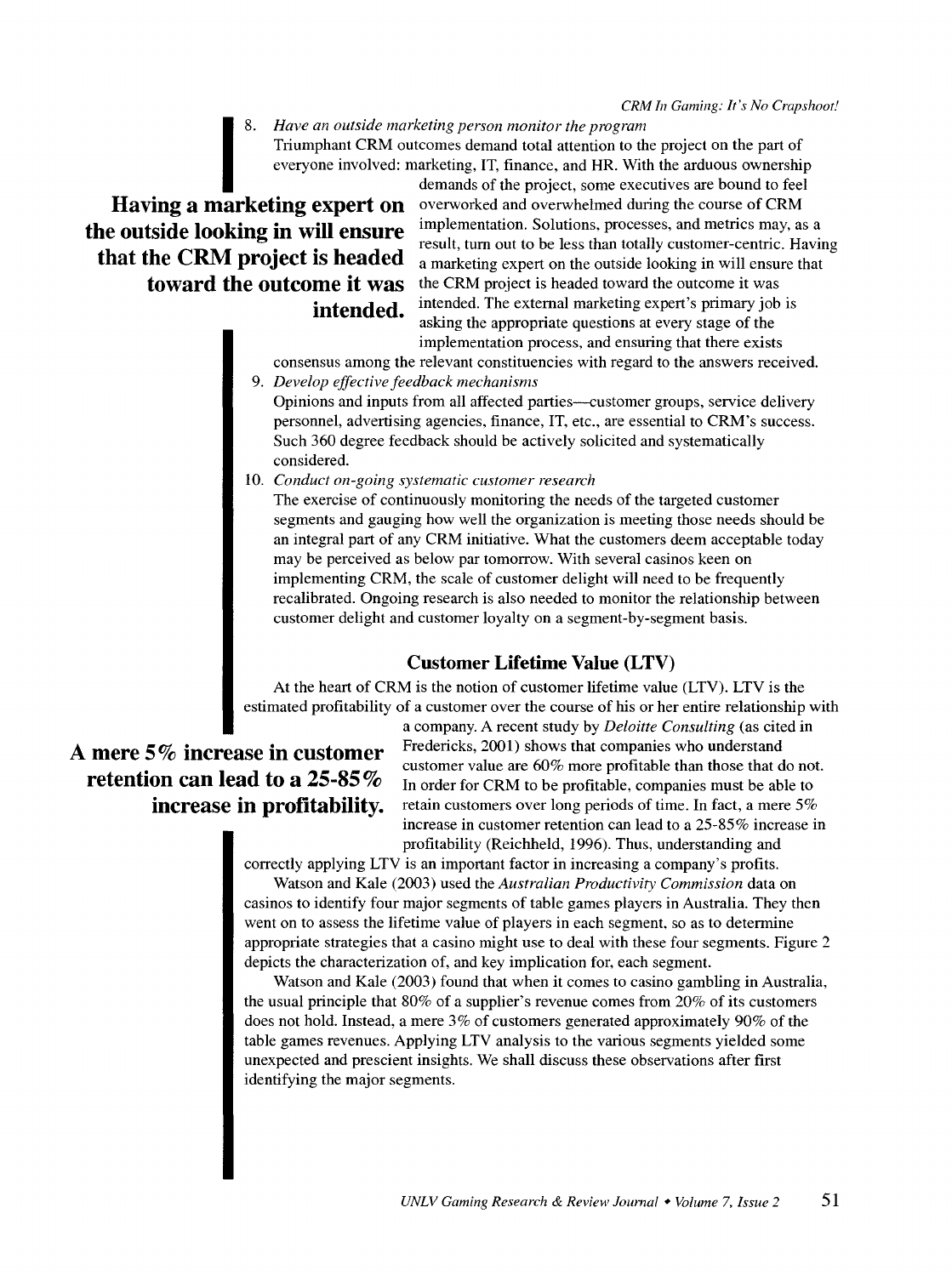|                                         |             | <b>Relationship Value</b>                 |                                                           |
|-----------------------------------------|-------------|-------------------------------------------|-----------------------------------------------------------|
|                                         |             | High                                      | Low                                                       |
|                                         |             | <i>Prime Customers</i>                    | Mobile Customers                                          |
| <b>Customer</b><br><b>Profitability</b> | <b>High</b> | (Retain)                                  | (Retain<br><i>opportunistically</i> )                     |
|                                         |             |                                           | <b>Incidental Customers</b>                               |
|                                         | Low         | Valued Customers of<br>Tomorrow<br>(Grow) | (Serve if marginal<br>revenues exceed<br>servicing costs) |

#### Figure 2 Taxonomy of Casino Customer Segments

*Prime Customers* represent the casino's most desirable target customers. The average length of their relationship with the casino is eight years, with an attrition rate of 12.5 percent. They visit the casino twice a week, and play an average of three hours per visit, with an average bet of \$200. They are often local and are the casino's most frequent gamblers. Their gaming interests mainly revolve around table games.

*Mobile Customers* comprise less than 1 percent of the casino's customer base but they tend to be the highest volume customers (Productivity Commission, 2000). These players negotiate heavily for extremely high levels of customer service and commission. Their on-and-off relationship with any individual casino lasts for six years, with an average of two visits per year. Their average playing time during each visit is forty-eight hours, and the average bet is \$5,000. The game of choice for this segment is Baccarat.

*Valued Customers ofTomorrow* (VCT) include the majority of the 18 percent of Australian table games players who gamble more than once a month. They are generally males, 18-24 year old (Productivity Commission, 2000). These individuals have above average net worth and their expected length of relationship with a casino is also six years. They visit a casino around twice a month, play for about three hours on each visit, and their average bet is \$25.

*Incidental Customers* comprise the casual and curious gamblers who visit the casino-complex for reasons other than serious gaming. They bet usually less than once a month, and are often there more as spectators, or to partake some of the other casino attractions such as bars and shows. They may play for less than an hour on each visit and their average bet is \$10.

Calculations based on the size and betting patterns of each of these four segments yielded some amazing insights. For example, increasing the average retention rate of *Prime Customers* by just 2 percent yielded an increase in table games profits by 10 percent. On the other hand, a 2 percent improvement in retention of *Mobile Customers*  translated into a 5 percent increase in table games profits. A 2 percent retention improvement among the *VCTs* increased profits by a meager 1%, but this segment held significant promise for up-selling. *Incidental Customers,* comprising a majority of casino clientele, accounted for only 0.3% of the total table games revenue. Such analysis provides strategic insights on how each segment should be approached.

*Prime Customers* are highly prized and every effort should be made to enhance the retention rate of this segment. *Mobile Customers* do not display much loyalty to any one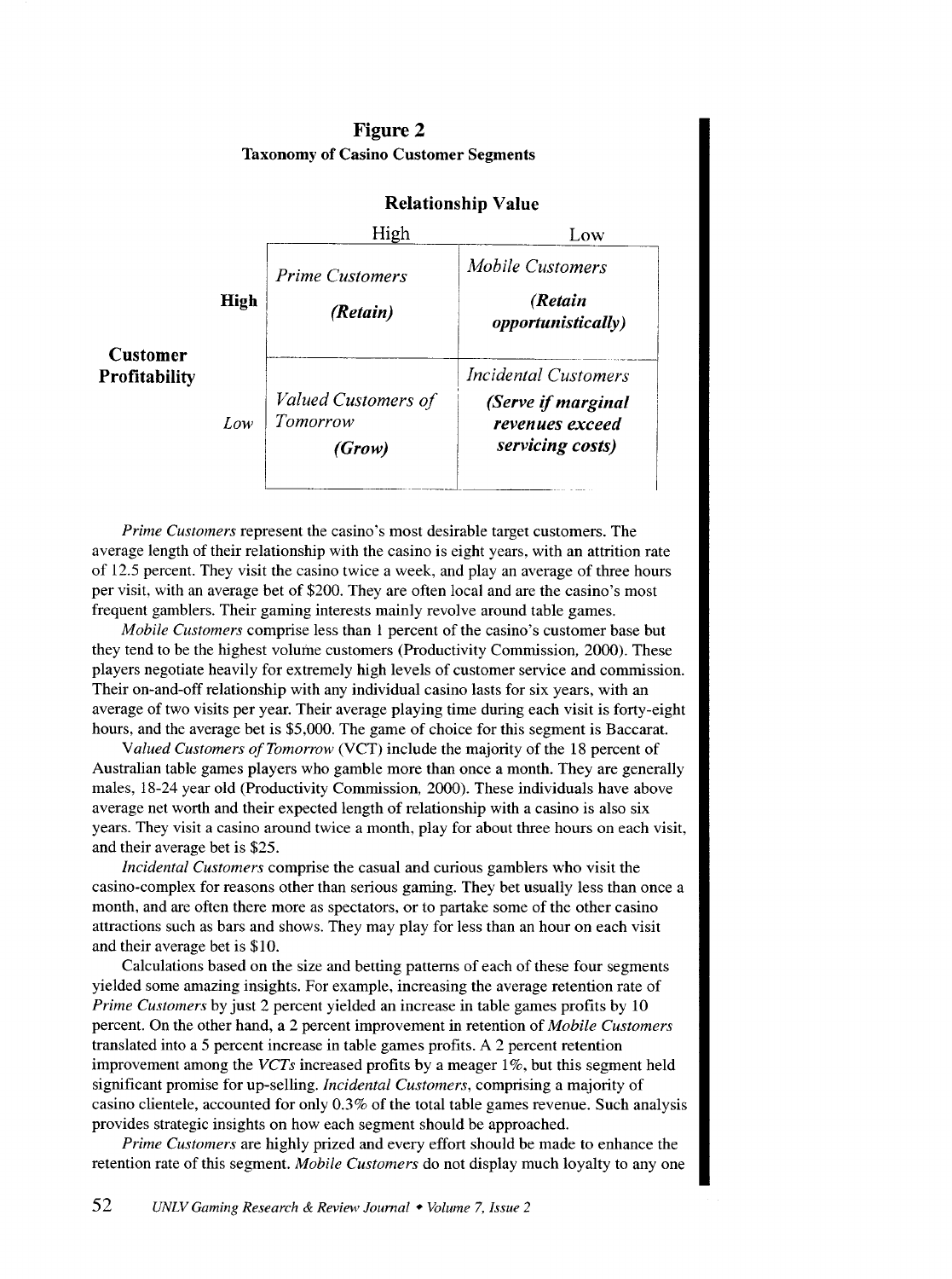*CRM In Gaming: It's No Crapshoot!* 

casino, and should, therefore be retained on an opportunistic basis. *VCTs,* as the name suggests, have the potential to become *Prime Customers,* and should therefore be cultivated. *Incidental Customers* should be served so long as the casino's marginal costs in serving them are recovered.

#### **Conclusion**

Hardly a month goes by without the appearance of a press release announcing a CRM implementation by some casino. If past statistics on CRM success rates are to be believed, a vast majority of these projects are destined to fail. CRM statistics also tell us that the cause of failure will rarely be the wrong choice of software. Failure, in all likelihood, will occur because of poor planning, or more probably. due to inept change management and poor internal marketing.

This paper looked at what it takes to raise the odds of CRM success. A successful CRM outcome depends more on the resources and attention devoted to strategy and people, not on the amount spent on technology. If casino executives do not fully appreciate the lifetime value concept, technology will be of little help in designing retention strategies. To quote Rigby, *et al.* (2002) again, "Indeed, while technology is a powerful facilitator in the process of customer relationship management, that's all it isa facilitator. And the moment companies forget that. CRM will tum into a tool that, instead of building loyalty, does just the opposite."

The casino industry has now fully entered the global arena with its attendant opportunities and turbulences. With competition increasing from all quarters, including Web and wireless betting, the battle for market share as well as for share of customer wallet can only intensify. As in all battles, there will be winners and losers. The industry leader board will often be reshuffled, not unlike cards in a Blackjack shoe. Companies such as Harrah's and Foxwoods have already placed huge bets on CRM and recorded some demonstrable wins. How do we predict whether a future CRM adopter will be a winner or a loser? It all depends on the customer strategy it puts in place and on the importance it places on technology vis-a-vis people and strategy. As one expert at a recent *Insight* (2002) seminar concluded, "Hunting dogs can be thrown off a scent by dragging a pungent fish across their path. Just as easily, companies trying to understand their customers better can head off in the wrong direction because they have been distracted by the powerful technological capabilities of customer relationship management systems."

#### **References**

Banham, R. (2002). The deployment trap. Available: http://www.cfo.com.

- Breidenbach, S. (2002, Sept. 11). A great relationship: CRM can bomb big. Available at http://www.nwfusion.com/buzz2000/buzz-crm4.html.
- Chen, A. (2001, April2). Harrah's places its CRM bet. *e-week,* 46, 53.
- *Crmindustry.com.* Results of research: Trends & directions in customer relationship management. Available at: http://www.crmindustry.com.
- Dickie, J. (2002). Great CRM hinges on great business processes. Available http:// www.crmguru.com/members/primer/ 14.html.
- Fredericks, J. (2001). Connecting customer loyalty to financial results. Marketing *Management, 10* (1), 26-32.
- Gartner Group. (2001). CRM at work: Eight characteristics of CRM winners. Available at http://www.bentley.edu/empl/c/1chin/mk/crm.htm.
- Grönroos, C. (1999). Relationship marketing: Challenges for the organization. *Journal of Business Research,* 46, 327-355.

*Info World.* (2002, Sept. 2). Seeking CRM integration. *35 ( 1),* 40-43.

*Insight.* (2002). How to make CRM a success. Available: www.contextmag.com/archives/ 200208/lnsightRecap.asp.